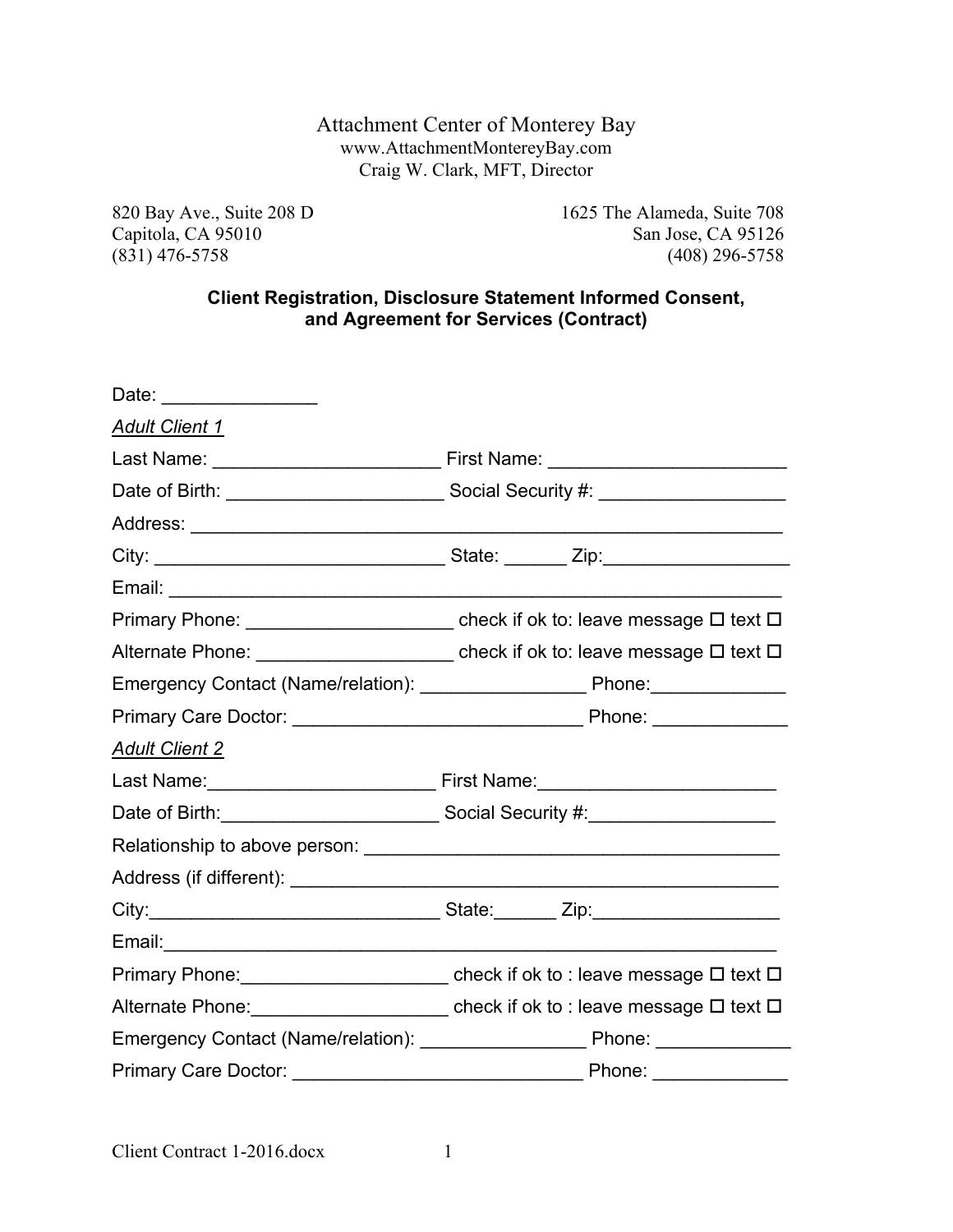# *Child Client 1:*

| Relationship to                                                                  | Relationship to |  |  |
|----------------------------------------------------------------------------------|-----------------|--|--|
|                                                                                  |                 |  |  |
|                                                                                  |                 |  |  |
|                                                                                  |                 |  |  |
| <b>Child Client 2:</b>                                                           |                 |  |  |
|                                                                                  |                 |  |  |
|                                                                                  |                 |  |  |
| Relationship to                                                                  | Relationship to |  |  |
|                                                                                  |                 |  |  |
|                                                                                  |                 |  |  |
|                                                                                  |                 |  |  |
| <b>Child Client 3:</b>                                                           |                 |  |  |
|                                                                                  |                 |  |  |
|                                                                                  |                 |  |  |
| Relationship to                                                                  | Relationship to |  |  |
|                                                                                  |                 |  |  |
|                                                                                  |                 |  |  |
|                                                                                  |                 |  |  |
| For additional children, please provide the same information on a separate page. |                 |  |  |

### **Consent for Treatment**

I (we) voluntarily enter in to this Agreement with Craig W. Clark, MFT (dba Attachment Center of Monterey Bay, hereafter referred to as ACMB) for psychotherapy, counseling consultation and/or other related services.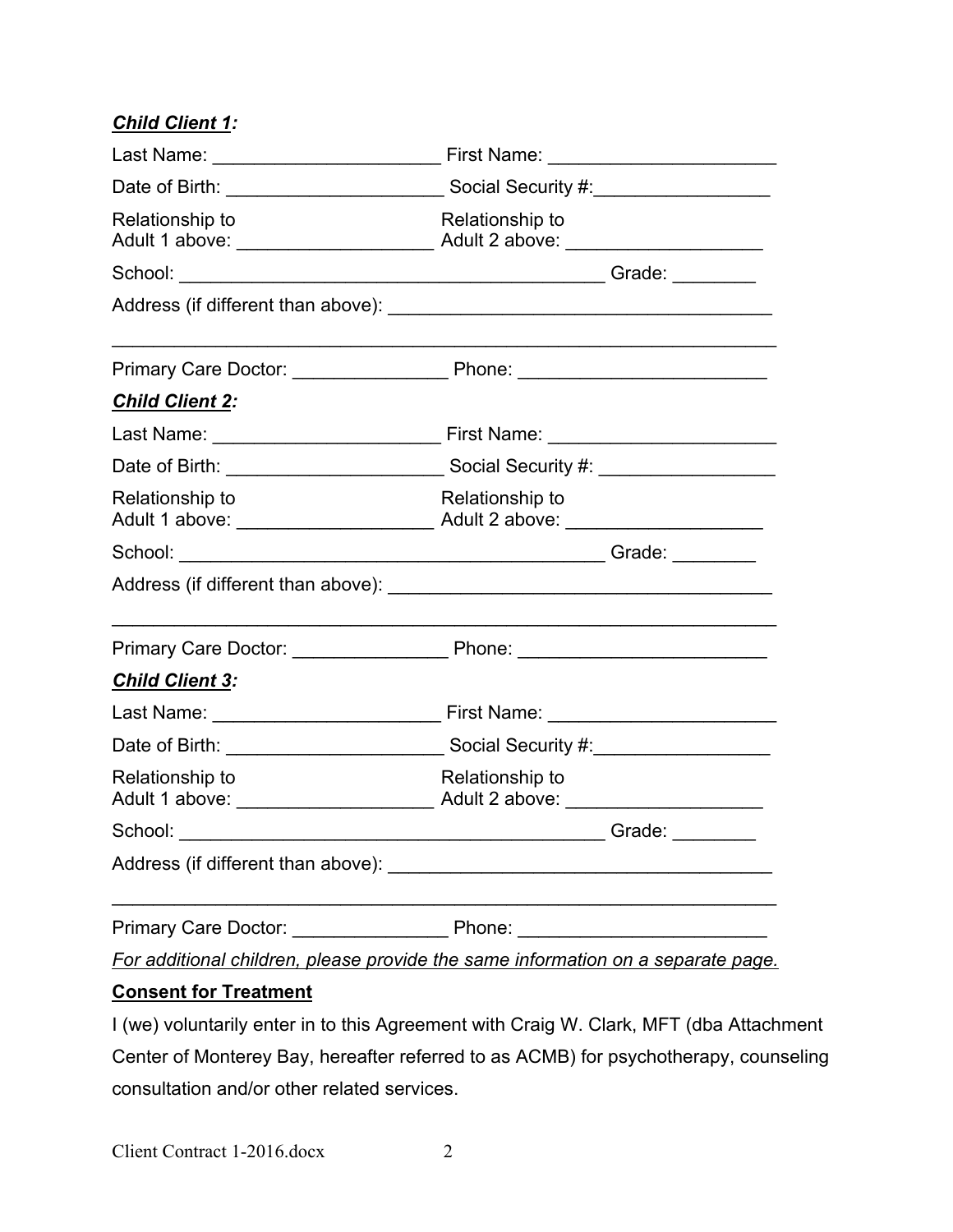Services are to be provided by:

Craig Clark, MA ! Licensed Marriage and Family Therapist #34784

I am (we are) aware that there are certain risks inherent in treating psycho-emotional problems. Potential effects, though rare and usually temporary, could include worsening of symptoms and increasing difficulty in relationships.

The ethics standards established by the California Association of Marriage and Family Therapists and the laws of the state of California insure that the conversations you have with your therapist are confidential. Information shared during psychotherapy treatment will not be disclosed without your written permission. There are certain exceptions to this rule. Legal and ethical requirements specify certain conditions in which it may be necessary for your therapist to discuss information about your treatment with other professionals, care providers, domestic partners, law enforcement authorities or other institutions. If you have any questions about these exceptions to confidentiality, please feel free to discuss this with your therapist before the treatment begins or at any time during treatment. *Such exclusions include but are not limited to the following:* 

- Making a threat to seriously harm another identifiable individual (Tarasoff law)
- Threat of suicide
- Reasonable suspicion of child abuse or adult elder abuse
- Court referred cases which require reports
- Litigation where you have made mental health an issue and you inform the court of receiving mental health services
- Insurance company requests for medical/psychological records (where they are third party payers for services rendered)

## **Fees and Payment**

I (we) agree to be responsible for payment of fees to Craig W. Clark, MFT (dba Attachment Center of Monterey Bay) for all services rendered. All fees are due and payable at time of service, unless otherwise agreed to in writing. Payment may be made by cash, check, or credit card.

I (we) agree that the staff of ACMB will provide assistance in obtaining insurance reimbursement only by providing invoices directly to the client for submission to their insurance company or for other forms of reimbursement for fees paid by the client, and that all fees are the direct responsibility of the client. *ACMB does not bill insurance companies.* Any proposal to use insurance as the primary mode of reimbursement for services rendered by ACMB must be arranged by the client and agreed to in writing by ACMB before treatment is initiated. For example, in certain circumstances we may accept reimbursement by Victim Witness, county DFCS, child welfare organizations, or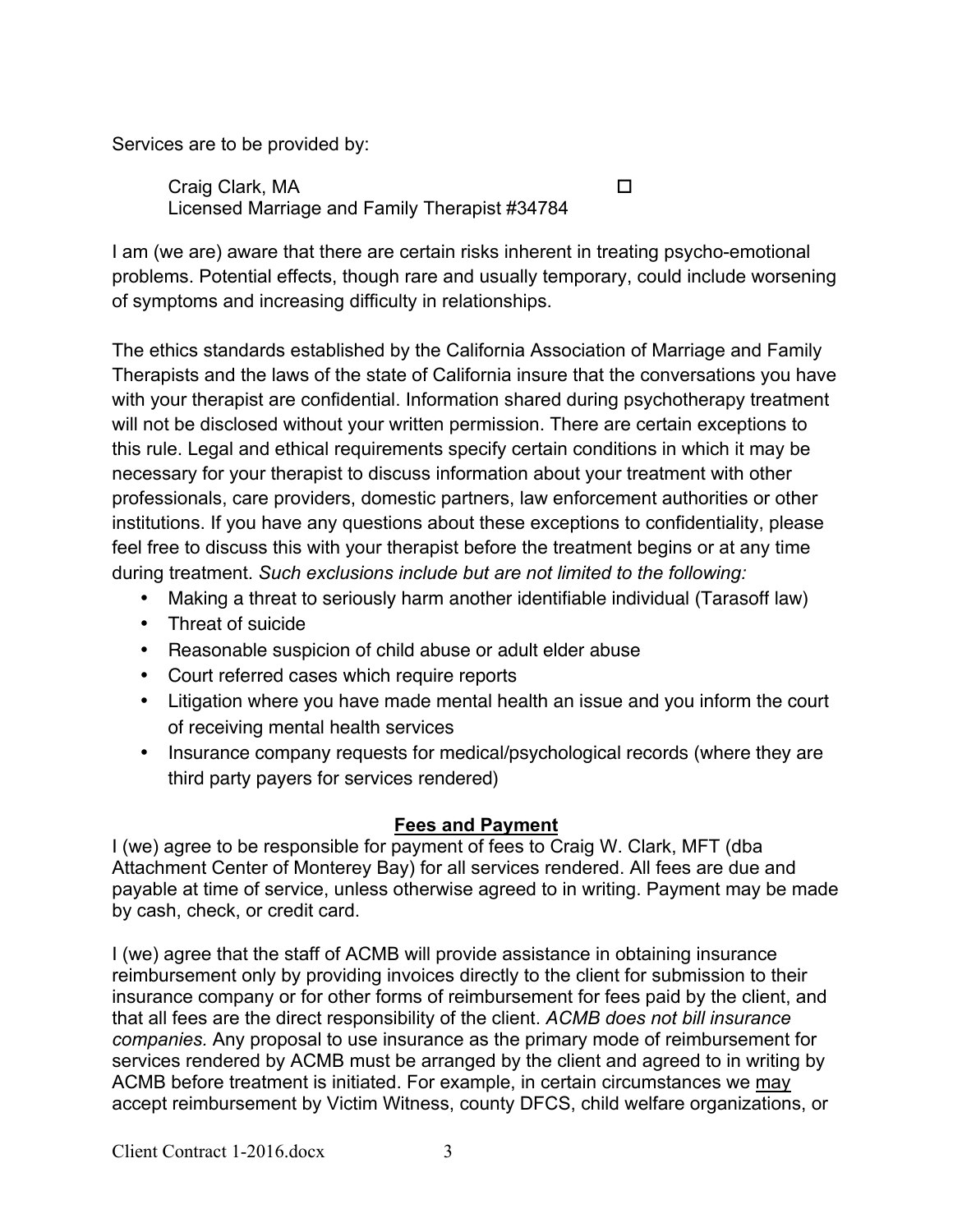single-case agreement with private insurance. We invite a conversation about these possible arrangements. *If such arrangements are agreed upon, initial below and attach separate page(s) with that agreement, including assignment of benefits if relevant.*

Client Initials \_\_\_\_\_\_\_\_\_\_\_\_\_\_\_ ACMB Initials \_\_\_\_\_\_\_\_\_\_\_\_\_\_\_\_

\*Unless otherwise agreed upon in writing, fees are charged according to the following:

| In-office service                          | <b>CPT Code</b> | Craig Clark, MFT    |  |
|--------------------------------------------|-----------------|---------------------|--|
| Initial Consultation, 75-90 minutes        | 90791           | 240.00              |  |
| Psychotherapy, 30 minutes (16 - 37 min.)   | 90832           | 80.00               |  |
| Psychotherapy, 45 minutes (38 - 52 min.)   | 90834           | 120.00              |  |
| Psychotherapy, 60 minutes (53 - 68 min.)   | 90837           | 160.00              |  |
| Psychotherapy, 60 minutes plus             | 90837           | $\ast$              |  |
| Prolonged Services (up to 30 minutes)      | +99354          |                     |  |
| <b>Interactive Complexity</b>              | +90875          | \$40.00 (additional |  |
|                                            |                 | minimum fee)        |  |
| Psychotherapy for Crisis, first 60 minutes | 90839           | 180.00              |  |
| Psychotherapy for Crisis, each additional  | 90840           | 90.00               |  |
| 30 minutes                                 |                 |                     |  |
| Family Psychotherapy (with or without      | 90846/          | 160.00              |  |
| client present)                            | 90847           |                     |  |
| Between Session Phone Consultation         | 98968           | \$48.00 for each 15 |  |
|                                            |                 | minutes (minimum    |  |
|                                            |                 | fee)                |  |
| Letters to third parties                   | 90889           | \$75 (minimum fee)  |  |
|                                            |                 | based on time       |  |
|                                            |                 | required to prepare |  |
| Court reports and testimony:               | 90889           | \$250 (minimum fee) |  |
|                                            |                 | based on time       |  |
|                                            |                 | required to prepare |  |

\*Note: Fees established at the time of contracting for services according to the current fee schedule and subject to annual adjustments. Credit card transactions subject to 3% service charge.

If other fee arrangements have been made (such as for out-of-office services or for packages of treatment), please initial below and describe or attach a separate page describing that agreement. Description:

 $\mathcal{L}_\mathcal{L} = \mathcal{L}_\mathcal{L} = \mathcal{L}_\mathcal{L} = \mathcal{L}_\mathcal{L} = \mathcal{L}_\mathcal{L} = \mathcal{L}_\mathcal{L} = \mathcal{L}_\mathcal{L} = \mathcal{L}_\mathcal{L} = \mathcal{L}_\mathcal{L} = \mathcal{L}_\mathcal{L} = \mathcal{L}_\mathcal{L} = \mathcal{L}_\mathcal{L} = \mathcal{L}_\mathcal{L} = \mathcal{L}_\mathcal{L} = \mathcal{L}_\mathcal{L} = \mathcal{L}_\mathcal{L} = \mathcal{L}_\mathcal{L}$ 

Client Initials: \_\_\_\_\_\_\_\_\_\_\_\_\_\_\_\_\_\_\_\_ ACMB Initials: \_\_\_\_\_\_\_\_\_\_\_\_\_\_\_\_\_\_\_\_\_\_\_\_\_